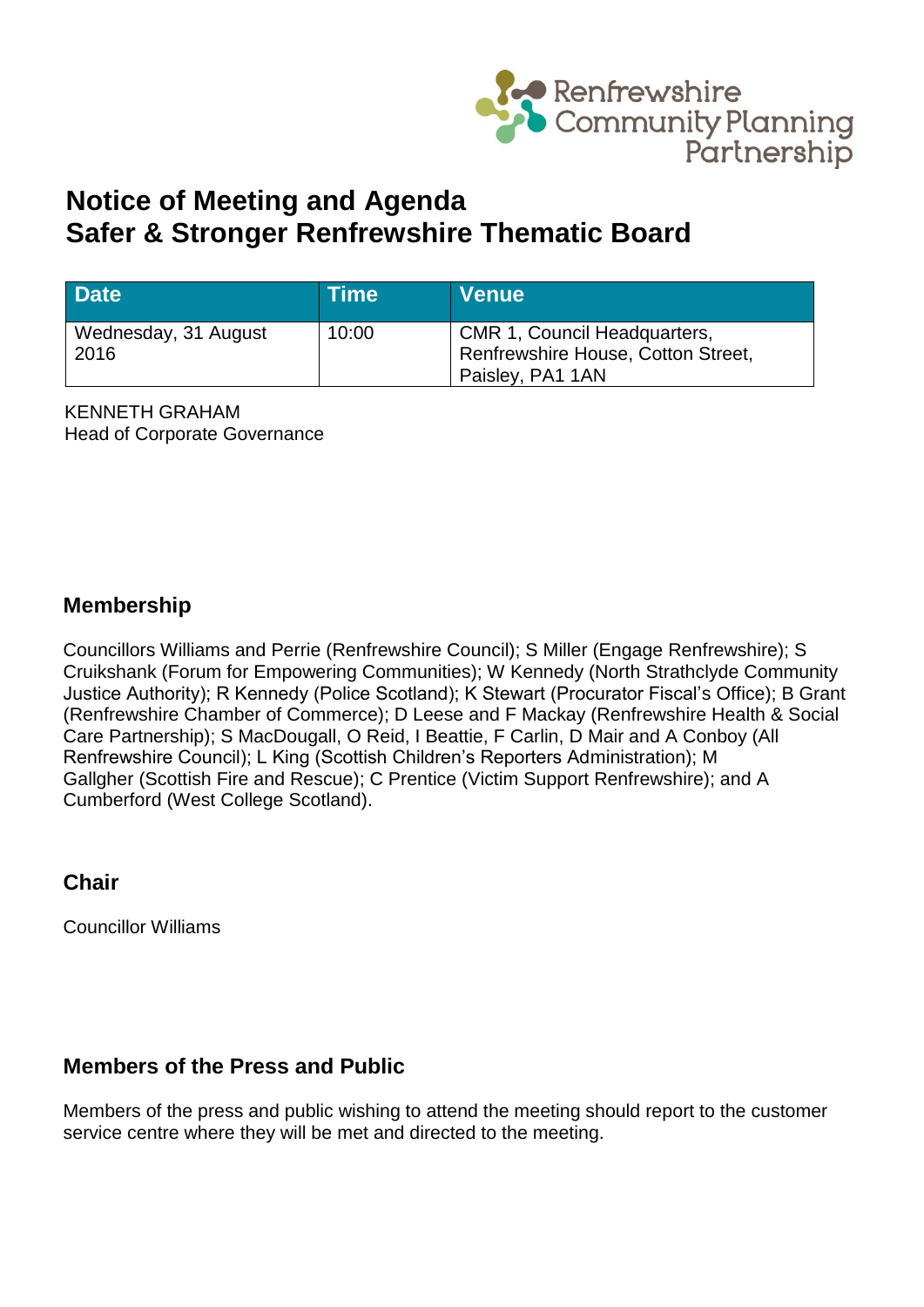## **Further Information**

This is a meeting which is open to members of the public.

A copy of the agenda and reports for this meeting will be available for inspection prior to the meeting at the Customer Service Centre, Renfrewshire House, Cotton Street, Paisley and online at [www.renfrewshire.cmis.uk.com/renfrewshire/CouncilandBoards.aspx](http://www.renfrewshire.cmis.uk.com/renfrewshire/CouncilandBoards.aspx)

For further information, please either email [democratic-services@renfrewshire.gov.uk](mailto:democratic-services@renfrewshire.gov.uk) or telephone 0141 618 7112.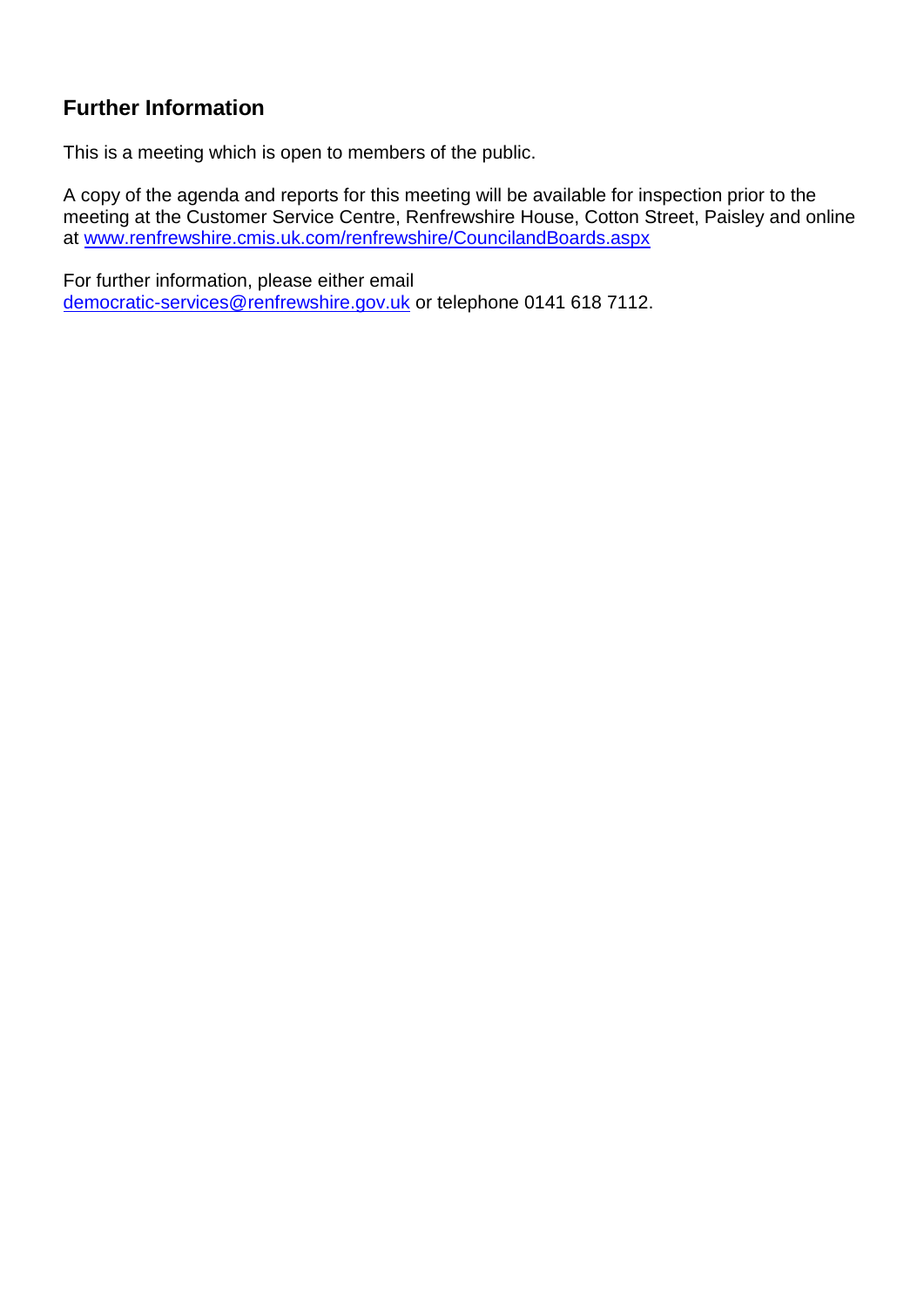### **Items of business**

### **Apologies**

Apologies from members.

### **Declarations of Interest**

Members are asked to declare an interest in any item(s) on the agenda and to provide a brief explanation of the nature of the interest.

#### **1 Minute of Previous Meeting 5 - 12**

Minute of the Meeting of the Safer & Stronger Renfrewshire Thematic Board held on 16 May 2016.

**13 - 14**

### **2 Rolling Action Log**

Report by Director of Finance & Resources, Renfrewshire Council.

### **3 SPOTLIGHT PRESENTATIONS**

### **(a) Adult Protection**

- Update new RAPC inter-agency Strategy and Improvement Plan: and

- Adult Protection awareness campaigns

Presentation by Independent Chair of the Renfrewshire Adult and Child Protection Committees.

### **(b) Multi Agency Risk Assessment Conference**

Joint presentation by Community Safety Hub Manager, Community Resources, Renfrewshire Council and Detective Chief Inspector, Police Scotland.

### **FOR DISCUSSION**

### **4 Renfrewshire's Local Outcome Improvement Plan - Progress Against Year 3 Targets 15 - 24**

Report by Director of Community Resources, Renfrewshire Council.